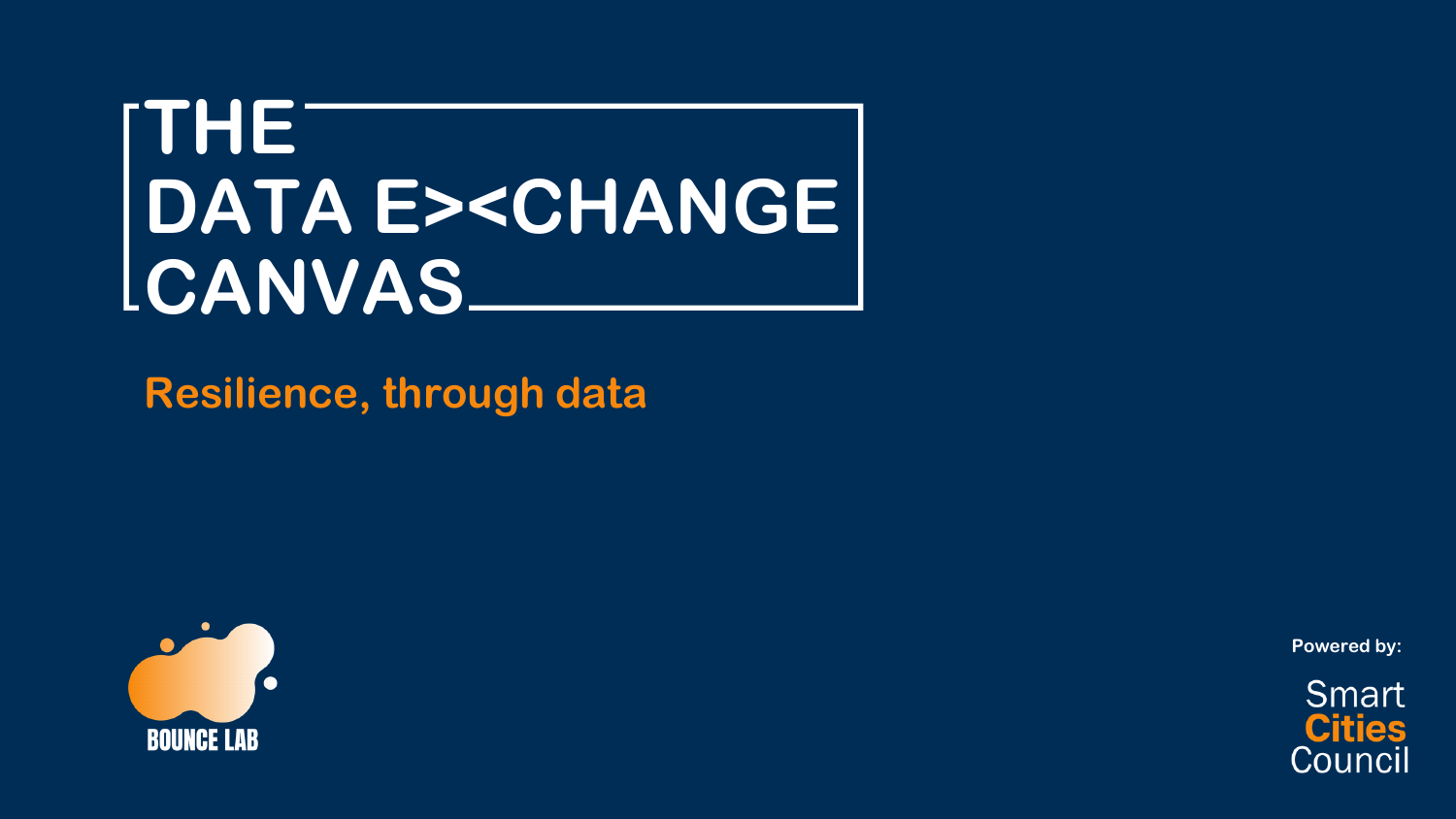# **ABOUT THE DATA E><CHANGE CANVAS**

### **Why data, why resilience, why now?**

**There are new data requirements needed for cities if they are to withstand the shocks and stresses of the next decade. The COVID-19 health pandemic has taught us that.**

**We didn't know we needed the new requirements, until we needed them.**

**The business case for collecting and sharing data has been re-written, and as we rebuild our economies, the opportunities for data to be an accelerator to this rebuild are many.**

**We believe more cities need to rebuild their data strategy to be more 'resilient'. And we believe this can be achieved through greater 'data exchange'.**

**This Canvas helps achieve that, by defining a series of capabilities.**

**The idea of upgrading a data strategy to be more resilient is not one that seeks to change the data agenda, but rather provide support to existing efforts.**

**We want cities to create insights and generate value from data, particularly in times of crises. We also want cities to make the best possible decisions in how taxpayers money is spent.**

**Data exchange can support this goal of building greater value of and from data.**

## **Building resilience through data**

**Data, for the purpose of exchange, may be the biggest opportunity you could exploit to build resiliency in your city and make the best decisions.**

**Investing in data gathering, procuring data, building data literacy and establishing sharing and exchange systems should be a critical part of your economic rebuild.**

**Your ability to facilitate data exchange across complex systems, and allowing stakeholders to share data between and across silo's and boundaries will allow value to be unlocked.**

**And the more you catalyse data exchange opportunities, by letting people work on data 'things' together, is key to the resilience of your city.**

## **Using the Canvas**

**The Canvas presents a range of 'process' related prompts, that represents various attributes of a data exchange journey for an organisation/community.**

**The Canvas has no starting point, so allows you to begin where you feel most comfortable.**

**We encourage you to scan the prompts and start identifying those that confirm your current actions, and those you are yet to advance.**

**There is no right or wrong, and you may find you are scattered across the Canvas in terms of where your data exchange journey currently sits.**

**Whilst not a formal maturity model, the Canvas does provide a structure that represents advancement of capability.**

**This Canvas is not a 'solution', but rather a capacity building tool, so should be used in this context.**

- 
- 
- 
- 
- 
- 
- 
- 

### **Why data exchange?**

**There is a powerful opportunity to accelerate city resilience with data exchange - the process of building capability and infrastructure to deeply collaborate on and create value from data to solve complex problems.**

**This requires a necessary mind shift from not just valuing the opening and sharing of data, but to one that values deep collaboration and exchange.**

**Data exchange builds on the concepts of 'open data' and 'data sharing'. It does not replace them.**

**"...data exchange is the process of building capability and infrastructure to deeply collaborate on and create value from data to solve complex problems..."**

## **Audience**

**This resource has been developed for use by local government first and foremost, however it will also be of value to private and third sector organisations interested in starting their data exchange journey.**

**The outcomes of successful data exchange activities are likely to create value to the community overtime, and should involve both citizens and businesses as much as possible.**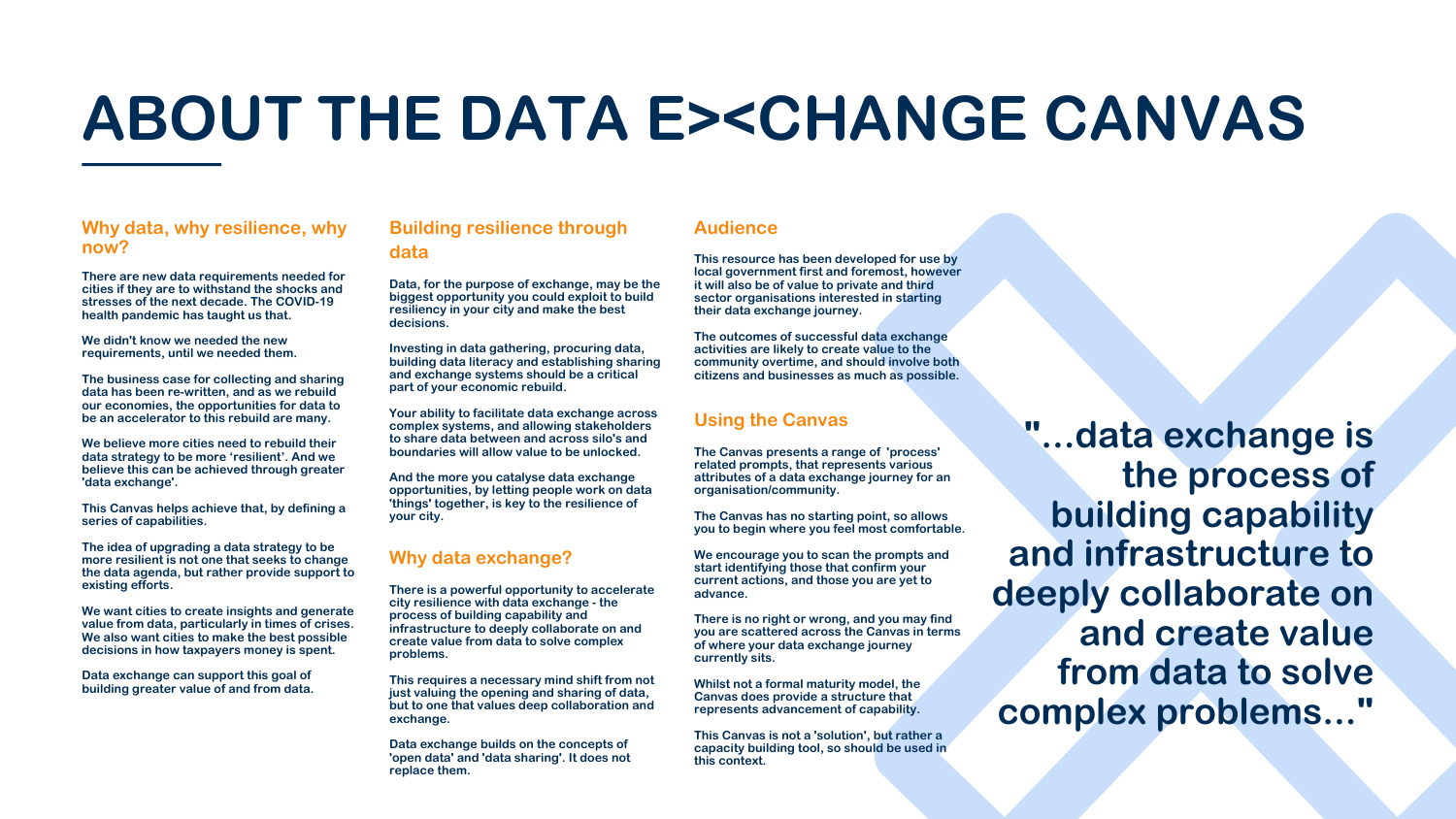# **THEN\_ NOW >**

- **You have assessed your level of data maturity**
- **You have identified data literacy as an opportunity**

### **On People:**

- **You are identifying who should take a lead on information management**
- **You are considering building a capability within the organisation to advance data gathering and analytics**

### **On People:**

- **On Process:** *You are familiar with the data you have* **available, and whether it is suitable for sharing**
	- **You are building the business case for procuring data**
	- **You are on the receiving end of other's data sharing agreements, and are yet to pro-actively lead with data sharing as an option**
- **You know you should be undertaking a data audit, but are yet to commence**
- **You have various data management processes in place but are yet to centralise/federate them**
- **You have an appetite to pursue data analytics to make better decisions, but yet to have senior leadership support**
- **You have not yet shared data with other organisations**

### **On Process:**

- **You are yet to publish any policies around data - privacy, security, ethics or governance**
- **You are aware of data sharing agreements, but yet to engage in them**

### **On Policy:**

- **You are researching and preparing background material for a data sharing policy**
- **You are drafting policies around data, but yet to have them approved or published**

### **On Policy:**

## **NEW >>**

- **You are forming cross-functional teams for data exchange**
- **You are stewarding the support of Department heads to commit to data sharing and exchange**

### **On People:**

- **You are seeking approval for a data sharing policy**
- **You are procuring the data that helps generate the best insights**
- **You are sharing data across teams internally through pilot projects**
- **sharing data sets**

**You are aware of the responsibilities in**

### **On Process:**

- **Data access authority articulated**
- **Risk analysis and management in place**
- **Privacy and security policies approved and published**
- **You are considering opportunities of how data monetisation could be an opportunity**

### **On Policy:**

## **NEXT ><**

- **Teams, across departments, are formulating questions that can drive data exchange opportunities within and external to your organisation**
- **Empowering the community to participate in this process**

### **On people:**

- **You are thinking in 'data communities'**
- **You are adopting a community approach to insights generation, sharing and exchange**
- **You are sharing insights, and not just data**
- **You are facilitating 'data exchange'**

### **On process:**

- **You have a fully functioning data sharing policy**
- **You are embedding data standards into the procurement of goods and services**
- **Monetisation of data assets is a key part of your thinking**

### **On policy:**

# **THE CANVAS**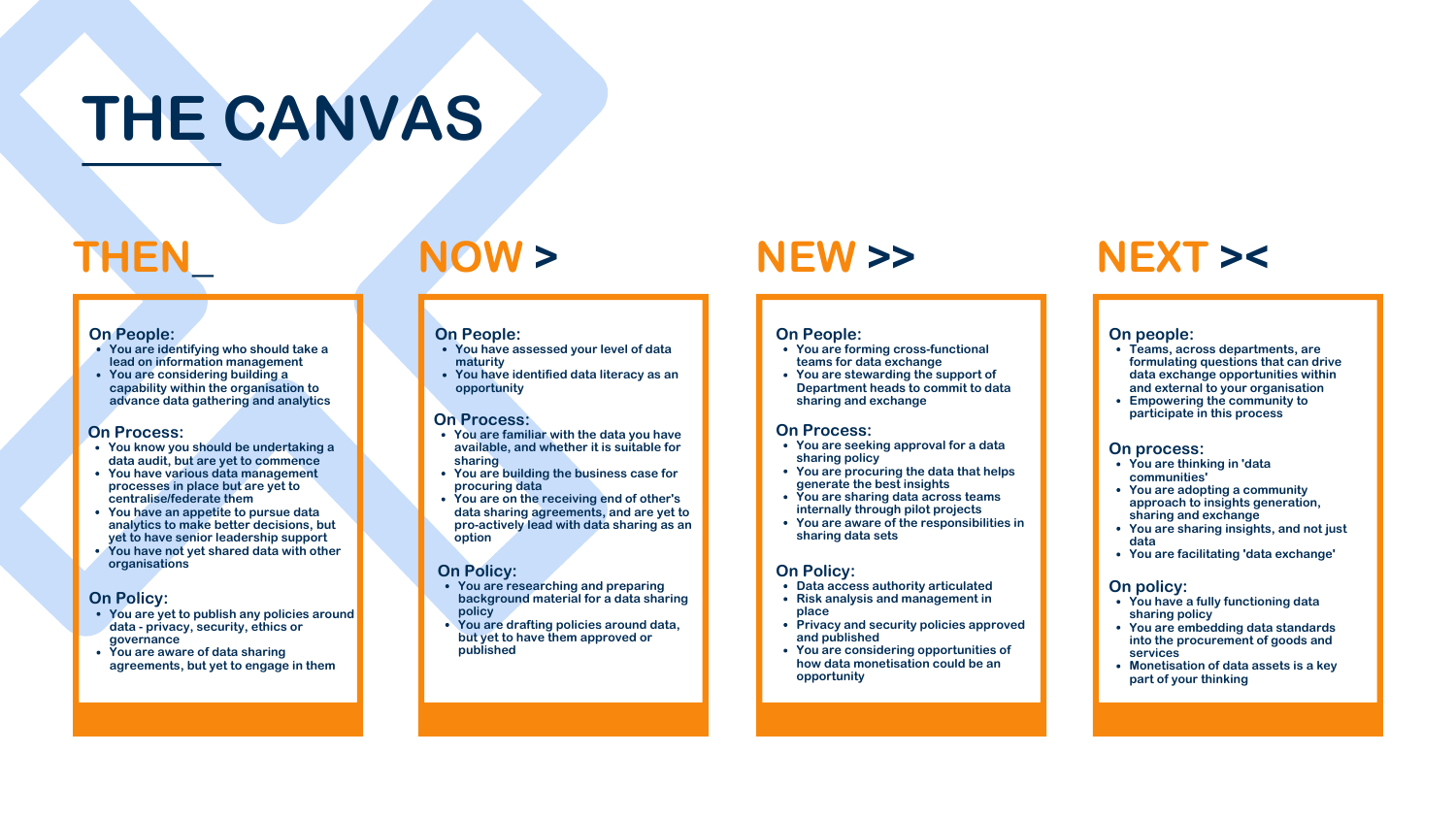# **READY TO START? Identify | Engage | GO!**

- 1. Identify a problem that will make a BIG difference in your community that will require **collaboration**
- **Engage an ecosystem who are the organisations with a vested interest in solving the problem, 2. and have relevant data and resources (funding, skills, intelligence) to contribute**
- **Lay some foundations for data exchange such as privacy, security, ethics, program governance, 3. advocacy and monitisation.**

**Here's your quick start guide to making a jump on your data exchange journey. Use any of the opportunities identified on your Canvas to advance:**

# **SOME KEY RESOURCES Mobilise | Share| Exchange**

- **[Top 10 Trends in Data and Analytics for 2020](https://www.gartner.com/smarterwithgartner/gartner-top-10-trends-in-data-and-analytics-for-2020/?utm_content=137090258&utm_medium=social&utm_source=linkedin&hss_channel=lcp-11191394) | Gartner 1.**
- **[What Managers Need to Know about Data Exchanges](https://shop.sloanreview.mit.edu/store/what-managers-need-to-know-about-data-exchanges) | MITSloan 2.**
- **[Data Systems, How third party information can enhance data analytics](https://www2.deloitte.com/content/dam/insights/us/articles/4603_Data-ecosystems/DI_Data-ecosystems.pdf) | Deloitte 3.**
- **[The Five Safes](http://www.fivesafes.org/) | fivesafes.org 4.**
- **[Best Practice Guide to Applying Data Sharing Principles](https://www.pmc.gov.au/resource-centre/public-data/data-sharing-principles) | Australian Government 5.**
- **[City Data Sharing Toolkit](https://futurecities.catapult.org.uk/wp-content/uploads/2018/10/City-Data-Sharing-Toolkit_V1.1_FCC_Oct2018.pdf) | Future Cities Catapult 6.**
- **[Data Exchange Whitepaper](https://smartcitiescouncil.typeform.com/to/tnhHQcPi) | Civic Analytica 7.**



**The Data Exchange Canvas is but one tool to support your data exchange journey. Here are ten resources we recommend you use to accelerate this opportunity.**